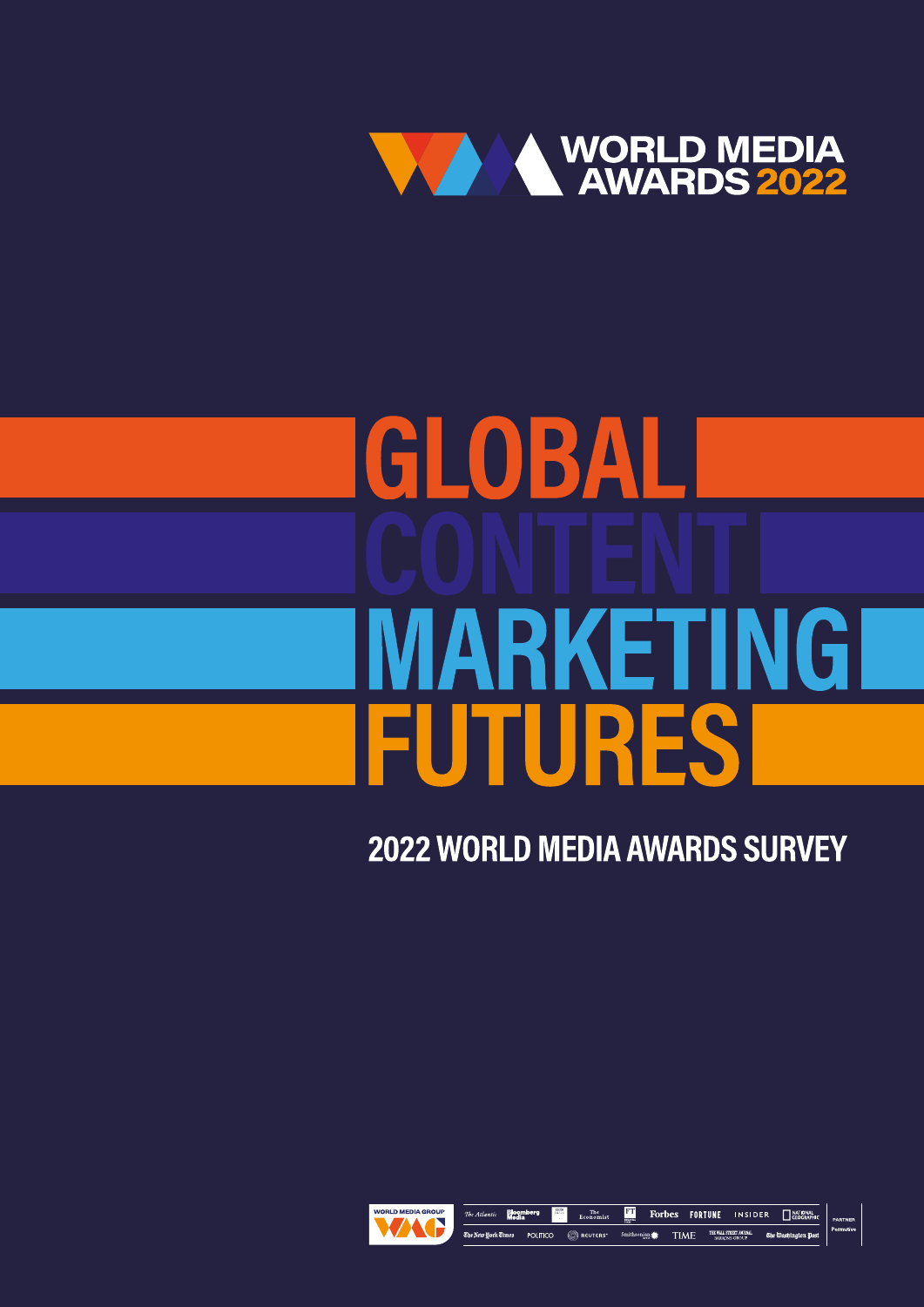### **Introduction**

Welcome to the Global Content Marketing Futures survey, conducted by The World Media Group, a strategic alliance of the world's leading media brands committed to promoting award-winning journalism and the role of international media. This annual Report explores how international, content-led marketing strategies are adapting to new challenges and opportunities. As the world emerges from the impacts of the pandemic, the 2022 survey looks at investment intentions and implementation strategies – and asks how brands and their agency and media owner partners are planning to achieve cut-through and engagement.

We were delighted to receive over 260 responses from all around the world: 21% of respondents were advertisers, 38% were from agencies, 27% from media owners, and 14% other consultants.

#### **Increase in Content budgets**

Responses to the survey provide a positive outlook with budgets expected to increase for content-led marketing, particularly across trusted digital media brands and paid social platforms. There's a clear belief in the importance of context for providing the right engagement and impact for brand storytelling, with advertisers rating this at 8.8 out of 10 on a sliding scale of importance.

#### **Brand storytelling in the "always on" world**

Our advertisers' responses also suggest a growing understanding of the importance of being "always on" – of using brand storytelling to build long-term engagement with the audience so that when decisions are made, brands are top of mind. Whilst advertisers believe that the content-led approach is primarily best for building brand engagement, our agency leaders' responses make clear that a content-led approach can be best for changing perceptions of the brand.

#### **Contents**

- 3 **Why use a content-led approach?**
- 4 **What makes the content-led approach more effective?**
- 5 **Investment in brand storytelling**
- 6 **Creative's next big thing**
- 8 **Brands revered for their storytelling**
- 9 **Who we are talking to**

#### About The World Media Group

The World Media Group is an alliance of leading international media organisations that connect brands with highly influential audiences in the context of trusted and renowned journalism. Our members share the same values and principles, and we promote their many synergies whilst championing the role of trusted international media.

www.world-media-group.com

**D** @WorldMediaGroup

**m** @World Media Group

#### About The World Media Awards

Organised by the World Media Group, the World Media Awards celebrate the creativity and effectivenes of cross-platform, cross-border content-driven advertising. With an independent jury of international brand and agency leaders and content publishers, the Awards are recognised by the WARC Media 100. Our co-Chairs for the 2022 Awards are Hamish Goulding, Head of Global Brand Strategy for HSBC, and Ritu Lakhanpal, Managing Partner for IPG Media Brands.

www.world-media-group.com/awards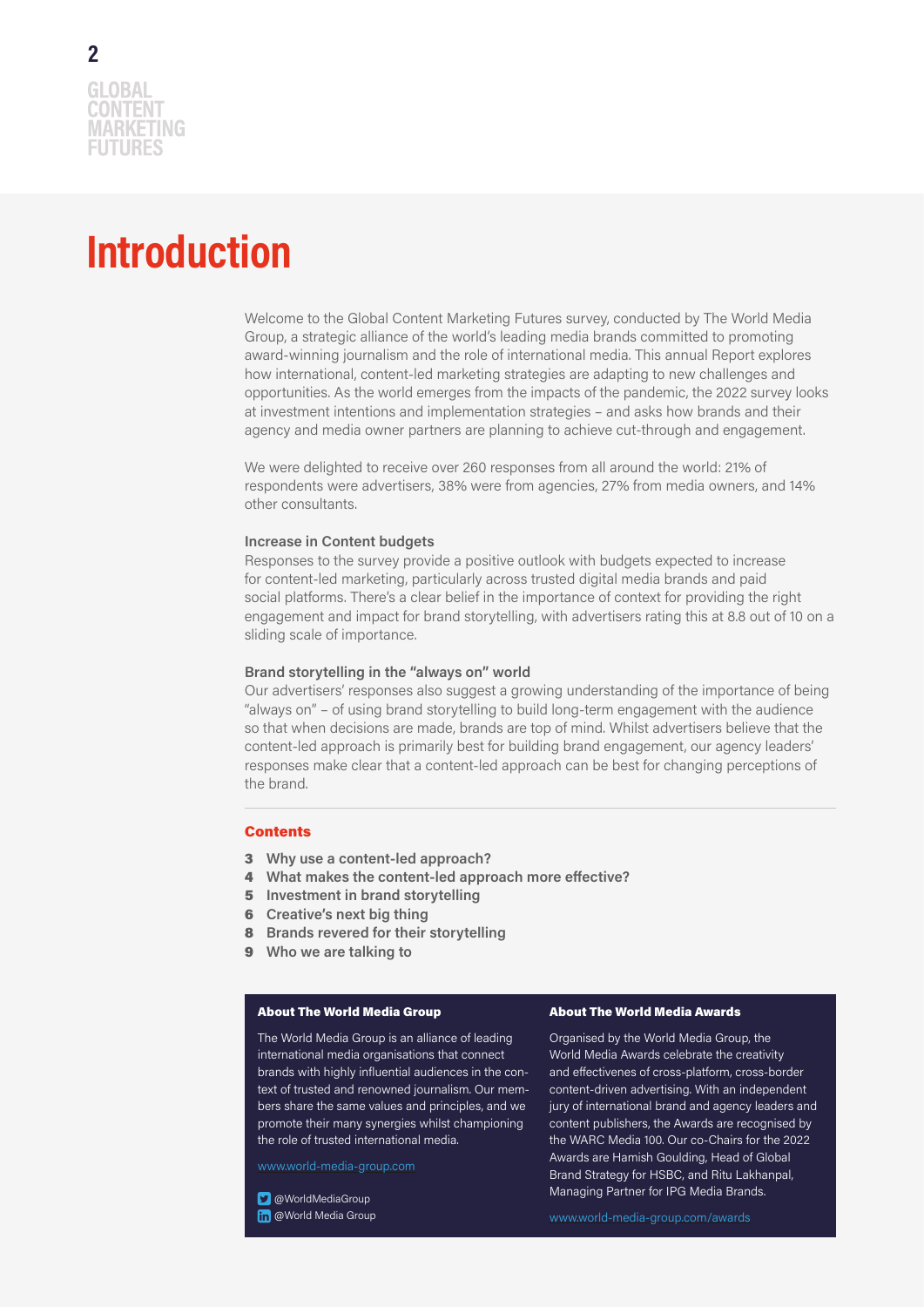### **Why use a content-led approach?**

We asked our respondents why they take a content-led approach to their international advertising – what do they think it is best for? **The majority of advertisers [41%] believe that content-led advertising is best for brand engagement.** Whilst most agency respondents [37%] believe that content-led advertising is best for changing brand perceptions, only 6% of advertiser respondents agreed. A small majority of media owners [at 33%] believe that advertisers can use the content-led approach to demonstrate thought leadership, but 31% also believe it is best for brand engagement.

|                            | <b>Advertisers</b> | <b>Agencies</b> | <b>Media owners</b> | Other (consultancy) |
|----------------------------|--------------------|-----------------|---------------------|---------------------|
| Brand engagement           | 41%                | 23%             | 30%                 | 41%                 |
| Building awareness         | 20%                | 15%             | 10%                 | 11%                 |
| Thought leadership         | 15%                | 15%             | 34%                 | 11%                 |
| Increasing purchase intent | 12%                | 2%              | 3%                  | 22%                 |
| Lead generation            | 6%                 | 2%              | 3%                  | 11%                 |
| Changing perception        | 6%                 | 35%             | 20%                 | 4%                  |
| Other                      | 0%                 | 8%              | 0%                  | 0%                  |

#### What is a content-led approach best for?

Given that advertisers believe that the content-led approach is best for brand engagement, **it's not surprising that time spent with the content has been a main KPI for the most number [23%] of advertisers.** It's interesting to see that a shift in brand perceptions has been a main KPI for the same number of advertisers even though they did not rate that as an advantage of the content-led approach. The shift in brand perceptions was the main KPI cited by the most agencies [43%] and media owners [34%].

| For the most recent content-led campaign you worked on, what was the main KPI? |  |
|--------------------------------------------------------------------------------|--|
|--------------------------------------------------------------------------------|--|

|    | <b>Advertisers</b> | Agencies | <b>Media owners</b> | Other (consultancy) |
|----|--------------------|----------|---------------------|---------------------|
| t  | 23%                | 6%       | 23%                 | 26%                 |
| S  | 23%                | 43%      | 34%                 | 12%                 |
| S. | 21%                | 30%      | 29%                 | 23%                 |
| Э  | 15%                | 21%      | 5%                  | 15%                 |
| S. | 9%                 | 0%       | 0%                  | 0%                  |
| t  | 6%                 | 0%       | 1%                  | 18%                 |
| r  | 3%                 | 0%       | 8%                  | 6%                  |

Time spent with conten Click through to client / brand site Shift in brand perception Likes / share Increase in brand awarenes Purchase intent  $O$ the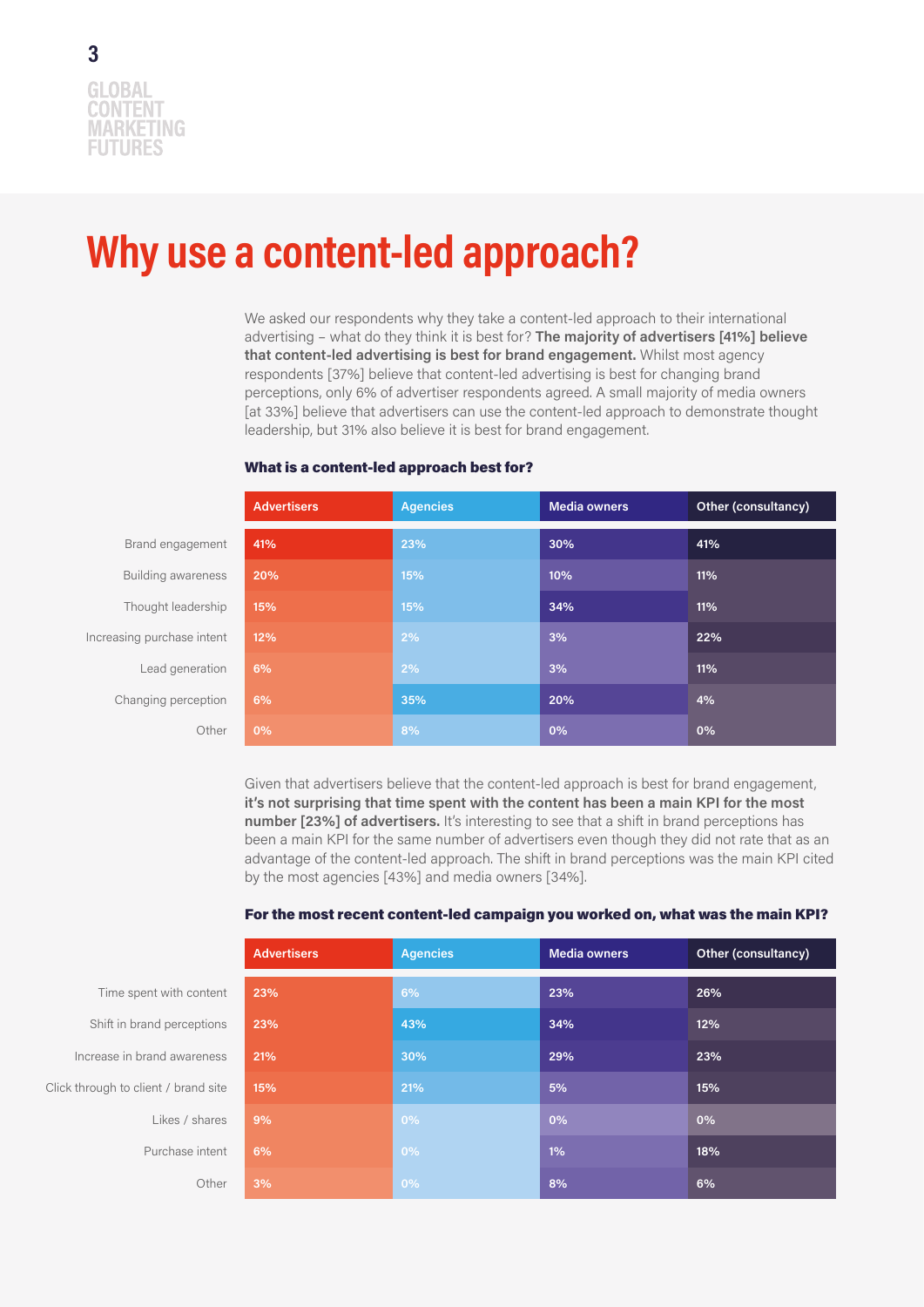

### **What makes the content-led approach more effective?**

**A high number of respondents believe that context is important for creating the right engagement and impact for brand storytelling – advertisers rate the importance at an average of 8.8 out of 10 and agencies, media owners, and consultants rate it at 8.9.**

We wanted to dig deeper into how advertisers strategise their content-led marketing. We asked advertisers to reflect on their customers' decision-making journey, and indicate what they thought would be the most effective approach.

The majority of advertisers [62%] believe that it is important to be "always on" – using brand storytelling to build long-term engagement with the audience so that, when decisions are made, the brand is top of mind. The majority of advertisers implement this approach, with 56% saying that they do.

24% of advertisers believe that personalised targeting of brand storytelling to target individuals at decision-making moments would be effective, but only 15% implement this approach – with more advertisers scheduling brand storytelling at times when they know their audience is most likely to be considering decision-making.

Asked to explain why, for some advertisers, their current approach differs from what they believe to be effective, the most commonly cited reason was budget ["always on" is more expensive] although the lack of opportunity to implement personalised targeting [lack of data, lack of skills] was also mentioned.



[All advertisers]

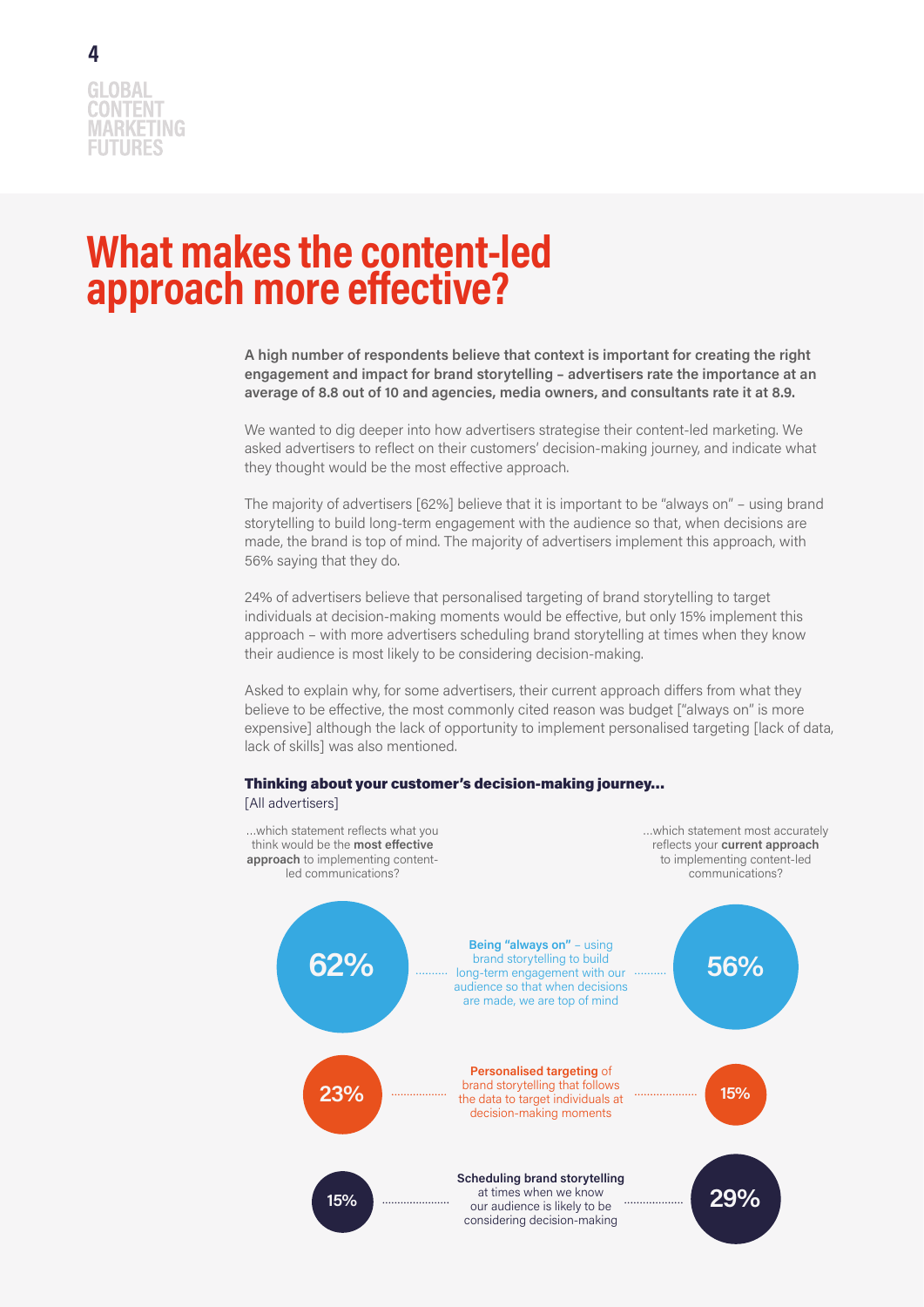### **Investment in brand storytelling**

We wanted to know where advertisers are investing to amplify and share their brand storytelling. Asked to indicate all the platforms they use, the most popular platforms were trusted digital media channels and paid social media channels, with each platform earning votes from 82% of the respondents. Paid social channels were where most advertisers [47%] expect to increase investment, closely followed by trusted digital media channels [38%]. The open programmatic marketplace was the least used platform for amplifying content, with 24% of responses, but 26% of advertisers plan to increase investment in this platform for amplifying their content.

|                                  | Invested in<br>over the past 12<br>months | Over the next 12 months, do you plan to increase / maintain / decrease your<br>investment |                 |                 |     |
|----------------------------------|-------------------------------------------|-------------------------------------------------------------------------------------------|-----------------|-----------------|-----|
|                                  |                                           | Increase                                                                                  | <b>Maintain</b> | <b>Decrease</b> | N/A |
|                                  |                                           |                                                                                           |                 |                 |     |
| Paid social media channels       | 82%                                       | 47%                                                                                       | 47%             | 3%              | 3%  |
| Trusted digital media channels   | 82%                                       | 38%                                                                                       | 62%             | 0%              | 0%  |
| Brand's own channels             | 65%                                       | 32%                                                                                       | 59%             | 3%              | 6%  |
| Trusted broadcast media channels | 47%                                       | 26%                                                                                       | 47%             | 9%              | 18% |
| Trusted print media channels     | 32%                                       | 9%                                                                                        | 26%             | 21%             | 44% |
| Open programmatic<br>marketplace | 24%                                       | 26%                                                                                       | 23%             | 6%              | 44% |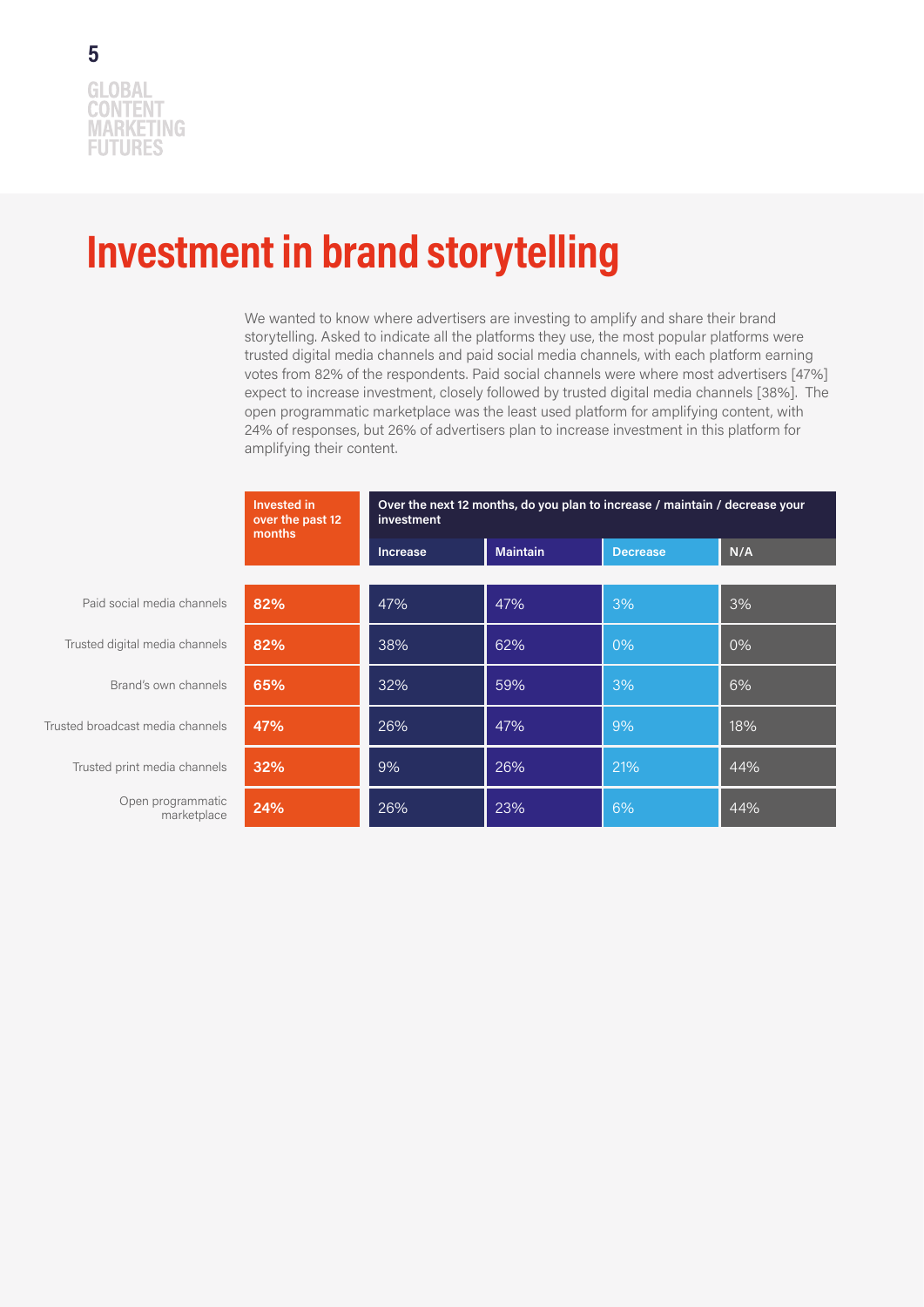# **Creative's next big thing**

We asked our respondents what new formats they were excited about – what they believe will be the most engaging creative approaches moving forward.

Some respondents suggested that future success in content-led approaches was less about specific formats, and more about concept and context, or leveraging existing formats in a new and distinctive way.



**"Be careful of "the next shiny new thing"....concept, content and context (and qualified audience) still most important."**

**"I don't have a view on formats... Formats are important as long as they are not intrusive however ensuring the content is insightful and valuable to clients- readers is for me most important."**

**"I don't think it's formats, I think it's about clever integrations, sometimes beyond media, and how you build a true partnership and an engaging story."**

**"Authentic, behind-the-scenes videos."**

**"A more sophisticated approach to brand integration in content."**

**"Long form content, super short form (e.g. tiktok) we're having to think about new 'shapes' beyond the standard media vehicles to access audiences increasingly moving behind paywalls."**

Respondents mentioned that data-led content, explainers and insightful reports have value as longform content which is then repurposed through data visualisation and infographics for shorter-form content. Short-form content, particularly video, and the rise of TikTok appears frequently in the comments. Twitch and the Metaverse were also mentioned. Audio and podcasts also featured strongly – noticeably more than AR and VR which, compared to past years of this survey, suggests a reversal of opinion.

Data, first party data, and personalisation of content was mentioned by many as the key to stronger engagement, as were interactive content solutions, allowing the consumer to direct the content to their interests.

Several respondents said that content needed to be authentic – it can't look like advertising, and perhaps again because of the rise in channels like TikTok, should look, "more real and less mass manufactured or hyperrehearsed".

The responses suggested a strong awareness of the danger of an over-cluttered branded content environment and many respondents spoke of the need for closer integration with editorial and finding formats that will work in a world where more users might move behind a paywall to engage with editorial.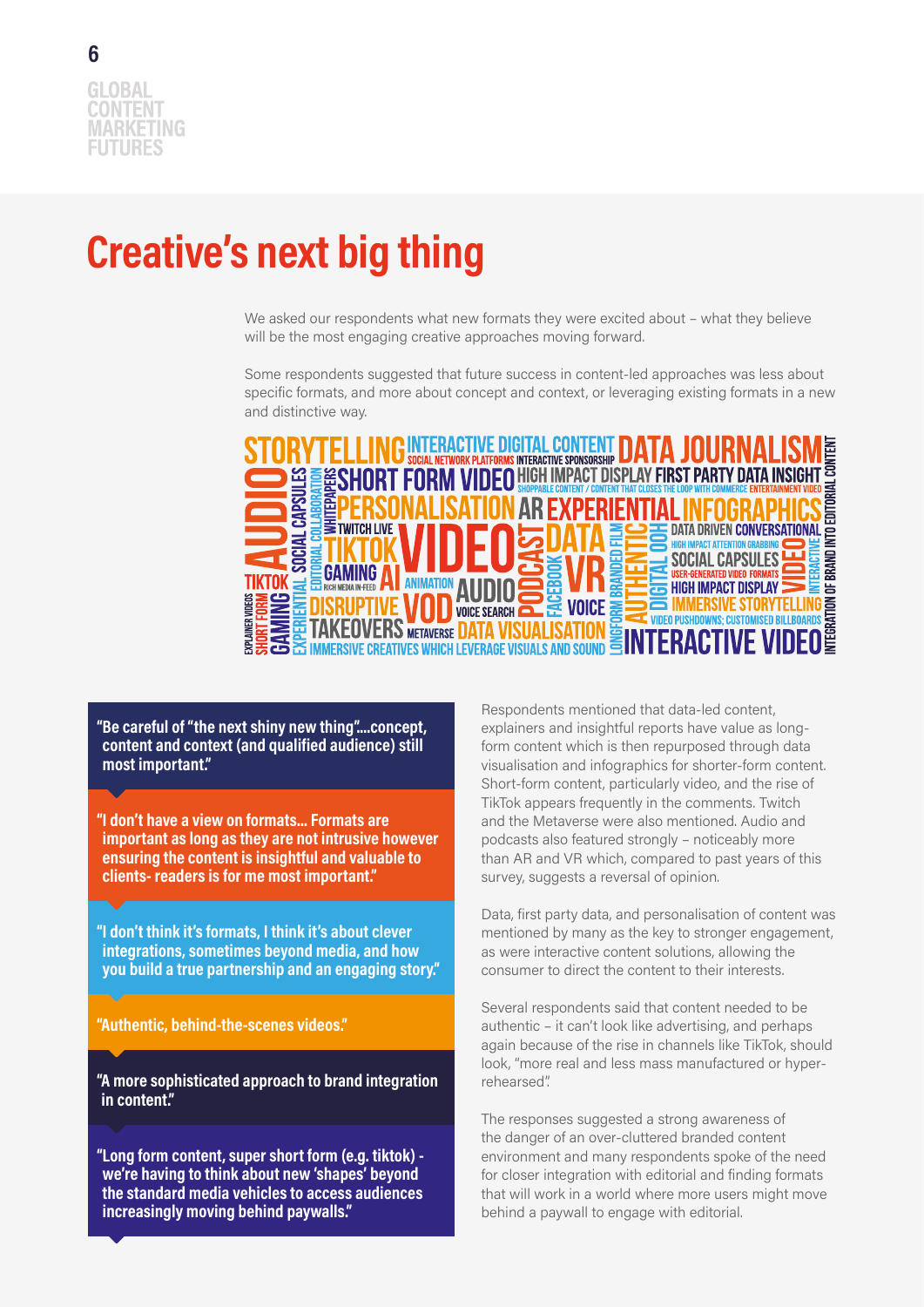### **Creative's next big thing**

### **Future talents**

Also looking to the future, we asked our respondents how confident they were in the pipeline of creative and talented rising stars joining the international marketing, advertising and media sector. 66% of respondents were quite or very confident that the creative and innovative future for international, content-led marketing was safe in the hands of the new talent entering the industry.

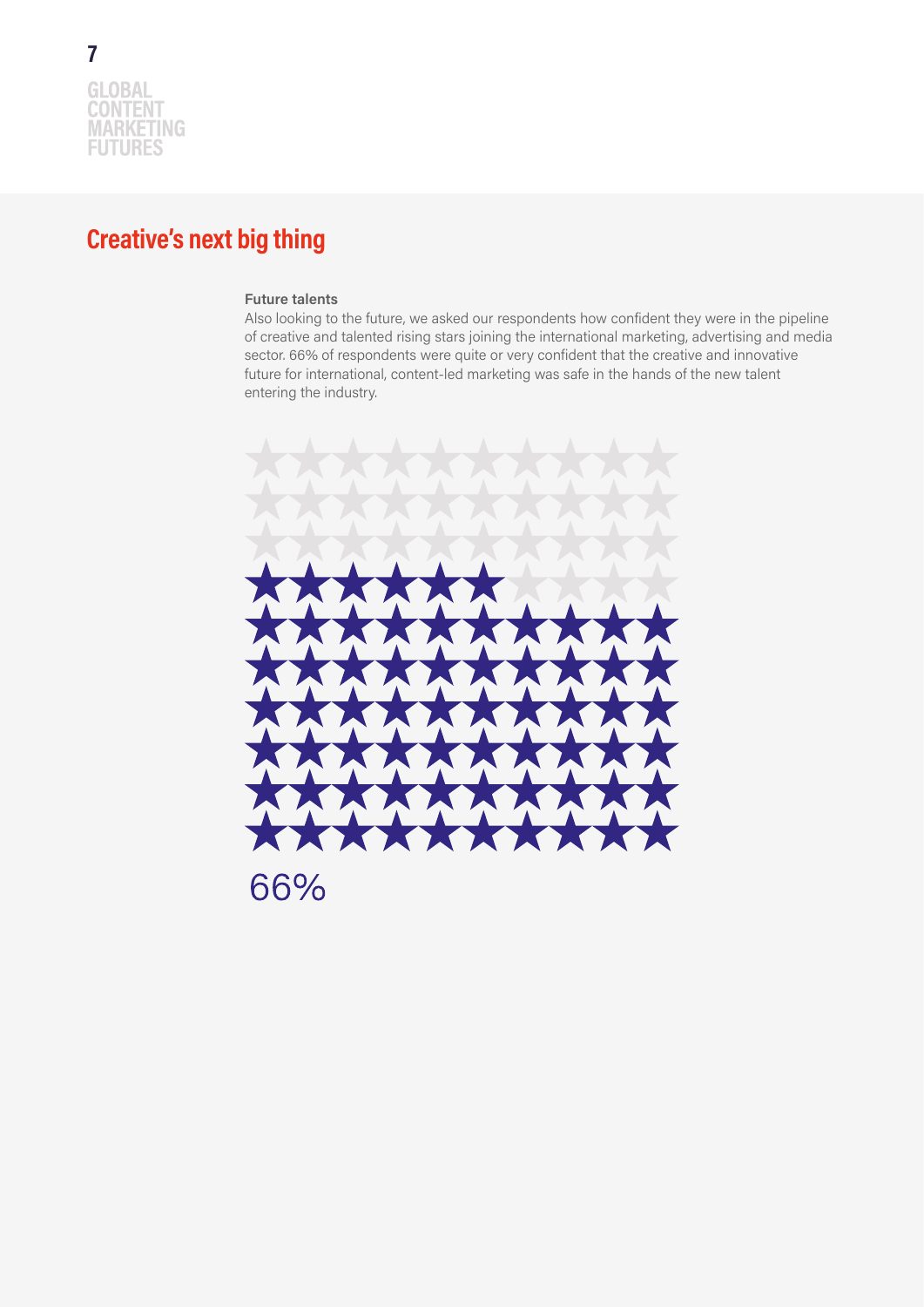# **Brands revered for their storytelling**

We asked our respondents if there were any brands they particularly admired for their brand storytelling. IKEA, Patagonia, and Nike received the most recommendations.

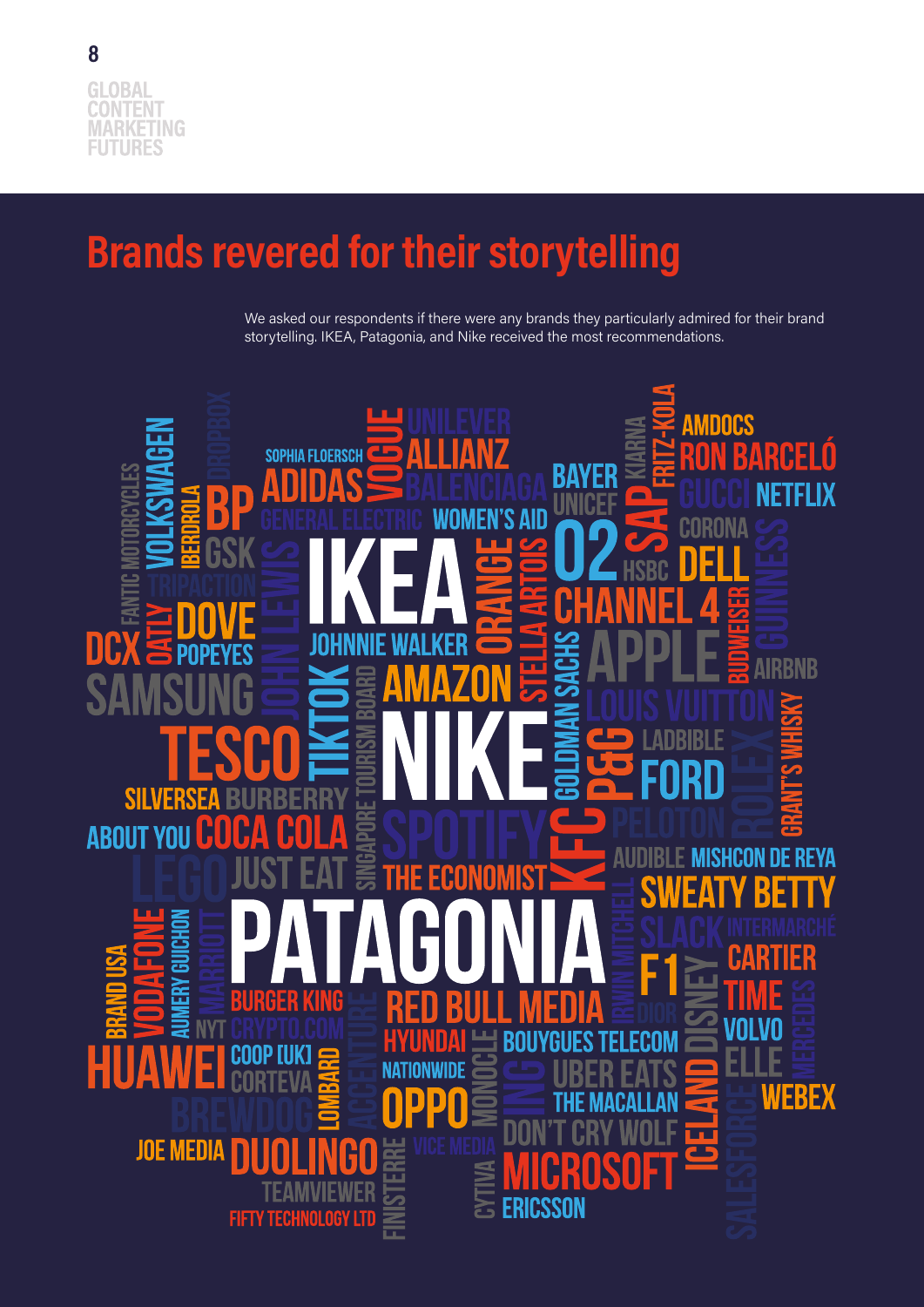### **Who we are talking to**

We invited people to complete the survey between 5 January and 9 February 2022. Responses were encouraged through emails and social media outreach to our global contacts. We received a total of 262 responses: 21% of responses were from brand advertisers, 38% were from agencies, 27% from media brands, and 14% were from other types of organisations, such as consultancies working with clients on international content marketing. Our respondents represented a breadth of business sectors and were responsible for making decisions for marketing campaigns all around the world. 78% of our respondents have worked on a content-led campaign designed to target multiple countries and/or internationally.



#### What broad business sectors do you / your clients work in?